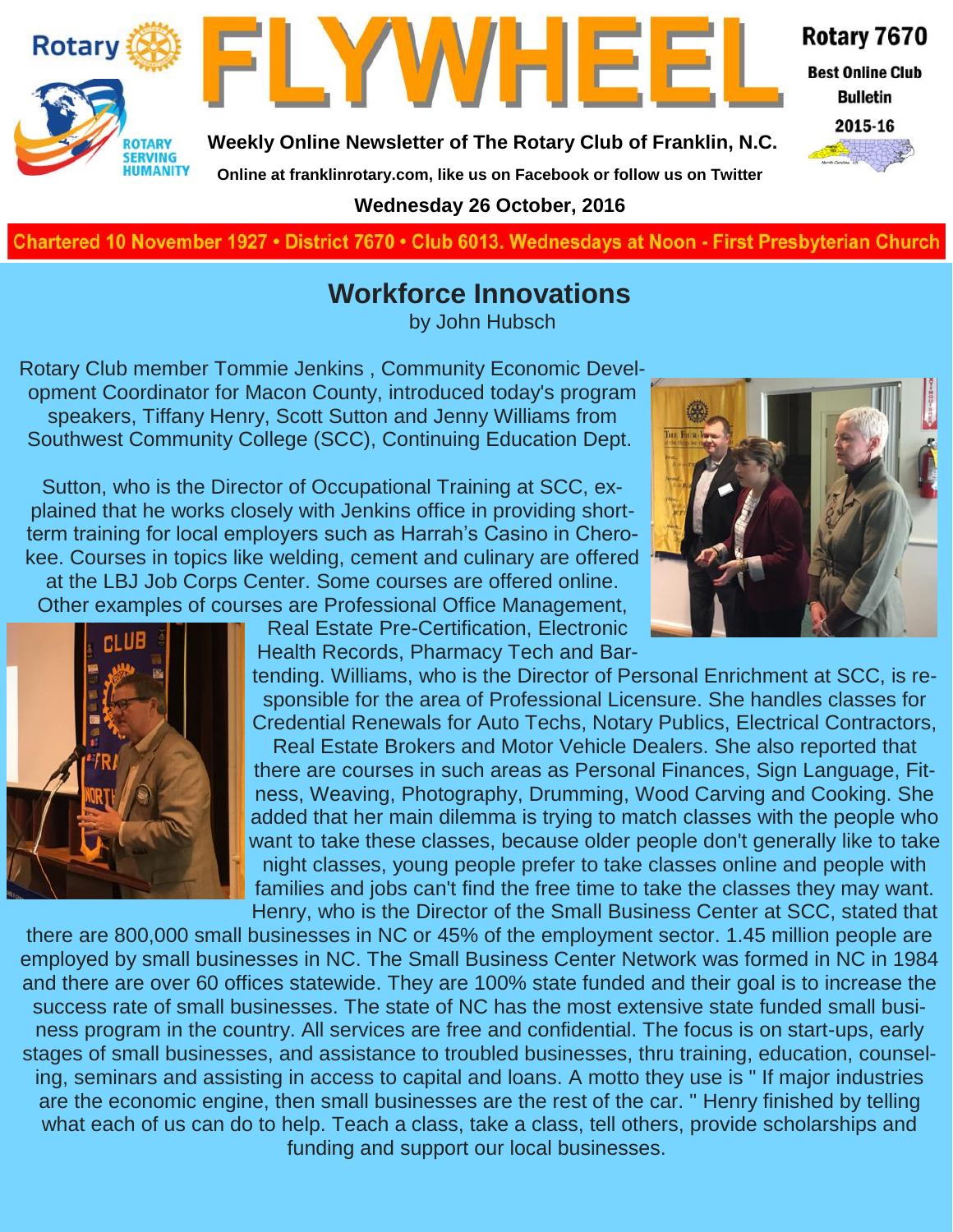



Rotary 7670

**Best Online Club Bulletin** 

2015-16

**Weekly Online Newsletter of The Rotary Club of Franklin, N.C. Online at franklinrotary.com, like us on Facebook or follow us on Twitter Wednesday 26 October, 2016**

#### **Charted November 29, 1927 • District 7670 • Club 6013 Wednesdays at Noon - First Presbyterian Church**

## **Student of the Month**

On Wednesday Gary Shields recognized Micaiah



#### **Final Two Four Way Tests!**

The next 4 Way Test at MMS **is tomorrow 10/28.** If you signed up for the October 28th or November 4th tests, please arrive at Macon Middle School at 745a. The test will start promptly at 8a and run till

Rowland, a senior at MEC as October Student f the Month. She presently has a 4.0 GPA while working part time at a local restaurant. Great job Micaiah!



about 930a. See Amy and sign up today and if you signed up **please let Amy know beforehand if you cant make it** .

#### **Foundation Banquet**

## **We Packed a TON of Back Packs!**

On Monday RC of Franklin members, Job Corps members and FHS Interact Club



Mark your calendars for the district foundation banquet Saturday November 12th at the Renaissance Hotel in Asheville. Cost is \$50 per Rotarian. The club will reimburse 425 of that. Sign up today on DacDb. Event starts 6p with a cash bar and 630p dinner.

Prayer/Pledge: Bill Swift packed ALMOST 700 IN LESS THAN AN HOUR. GREAT JOB! What's even better news is Polio Plus will be getting a nice donation!

**Rotary Service 11/2** Greeter: John Yermack

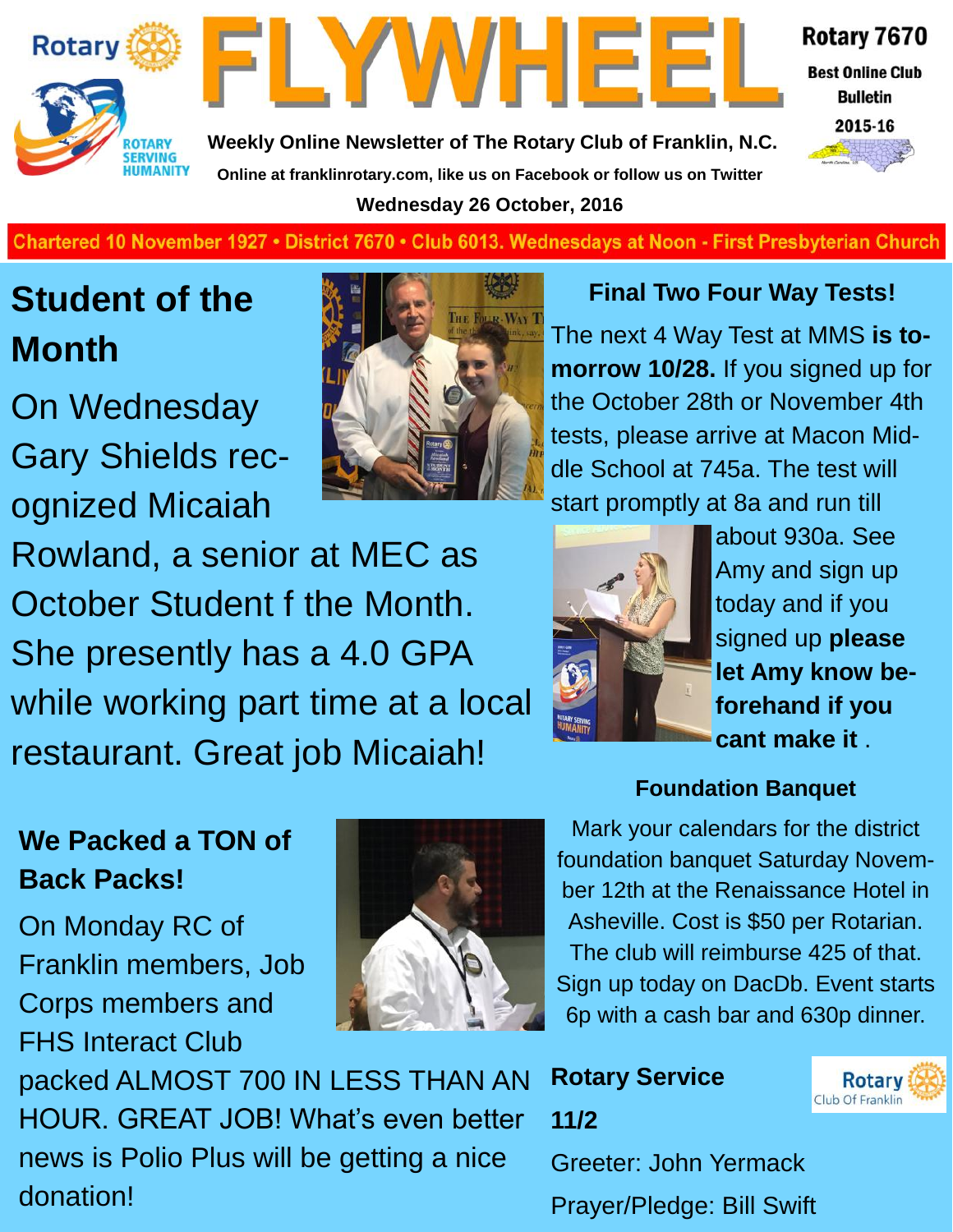

## **Going To Panama in 2017 to Continue Project Panama**

In the spring of 2017 (March 24 – April 3) a team will once again visit Panama. The journey will be 10 days in duration with one full day spent in Panama City visiting historical sites including the Panama Canal, Another visiting and working in an Emberra Village on the Chagres River, several days in the Boquete area working in rural schools, and several days in Bocas del Toro working at a very remote indigenous school. Medical clinics will be conducted and repairs and renovations will be made to schools Personal cost per individual is currently estimated to be between \$1700 and \$1800 which will cover round trip airfare from the US, bus and air transportation, hotel accommodations, and meals while in Panama. Team members are required to have current passports and an international health insurance policy

The Franklin and Sylva Clubs will be primary sponsors of the project and provide team leadership, assist in identifying team members, and undertake fund raising activities in support of the project. The Boquete Club will identify work sites, provide all logistics related to the work "in country", as well as arrange one or two cultural gatherings to increase the team's understanding of the country and its people.

A non-refundable deposit of \$100 is due with application prior to December 16, 2016. One payment of \$500 is due on January 15 and 2 equal payments of \$600 are due on February 15 and March 15. For an application to participate email Sandy Frazier at sandliz222@frontier.com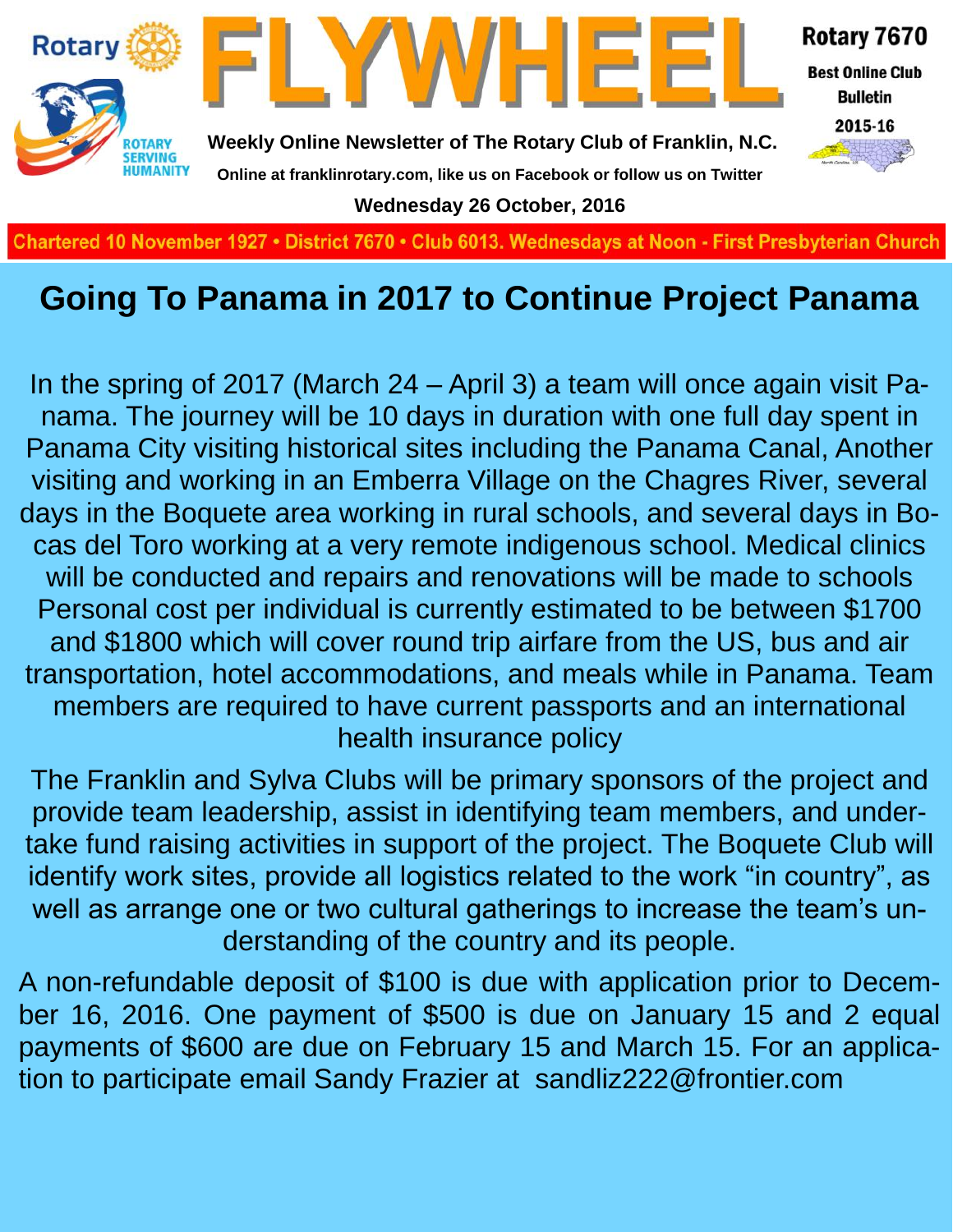



Rotary 7670

**Best Online Club Bulletin** 



**Weekly Online Newsletter of The Rotary Club of Franklin, N.C. Online at franklinrotary.com, like us on Facebook or follow us on Twitter Wednesday 26 October, 2016**

Chartered 10 November 1927 • District 7670 • Club 6013. Wednesdays at Noon - First Presbyterian Church

## **Only a few More Months to SAVE on a LOW Registration Fee for the 2017 RI Convention in Atlanta**

This is a once in a lifetime opportunity. Cost of registration has gone up a little bit but you can still register for **ONLY \$340** until December15) Here's the link for registering for the convention…[www.riconvention.org/en/atlanta](http://www.riconvention.org/en/atlanta) **Also you need to hurry because hotel rooms in Atlanta are booking Fast!!!! Here is some additional incentives for registering NOW!…** You can still get \$65 re-imbursement AND earn a PHF for your club by registering the highest percentage of Rotarians in your club category size for the International Convention in Atlanta June 10-14, 2017 AND a PHF for registering the highest percentage of Rotarians in your club



category size for the Young Leaders and District Conference in Hickory April 28-30, 2017!!

# **Fred's Funnies**







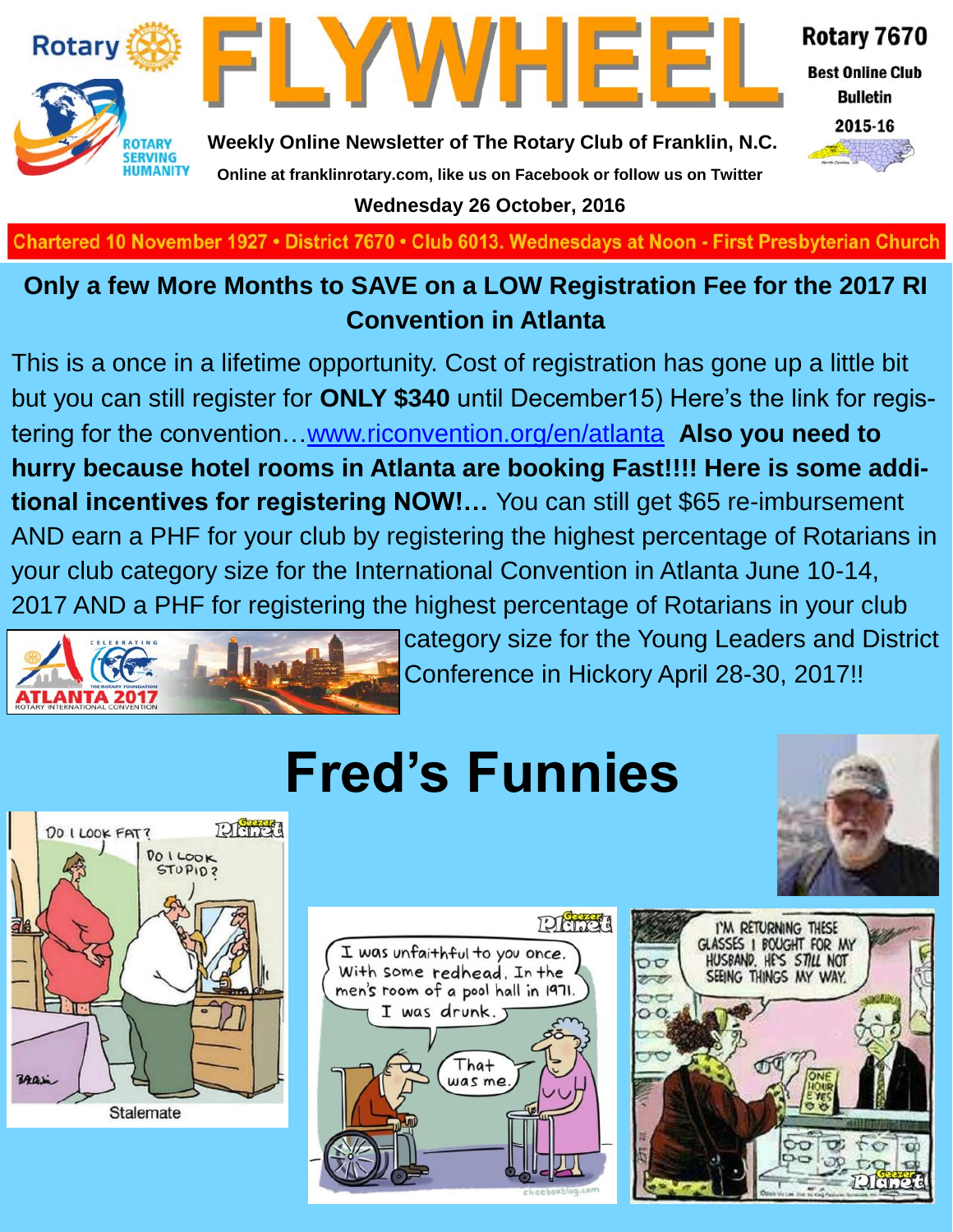

**Charted November 29, 1927 • District 7670 • Club 6013 Wednesdays at Noon - First Presbyterian Church**

## Join us for a **Stop Hunger Now** packing event **NEXT SATURDAY 11/5**

Saturday, Nov. 5 at 12:45 pm – Memorial Hall at First United Methodist Church, Franklin

Come ready to have fun, work hard, and make a difference for hungry families around the world!

Please bring cans and boxes of non-perishable food for CareNet when you come that day. Be a part of addressing hunger both locally and globally!



**Stop Hunger Now** is an international organization that provides meal packages that are shipped around the world to support crisis relief and school feeding programs. We are hoping to pack 30,000 meals and need at least 100 volunteers to do so. In addition, we need \$8700 to cover the cost of 29 cents per meal and still need additional donations. Please register or donate by clicking on this link:

https://shn.secure.force.com/events/SA\_EVENTS\_\_Home?id=701j0000001Zvco

Invite your friends to come, too!

Questions? Contact Rev. Margaret Freeman at First United Methodist Church – assocpastor@firstumcfranklin.org or 828-524-3010